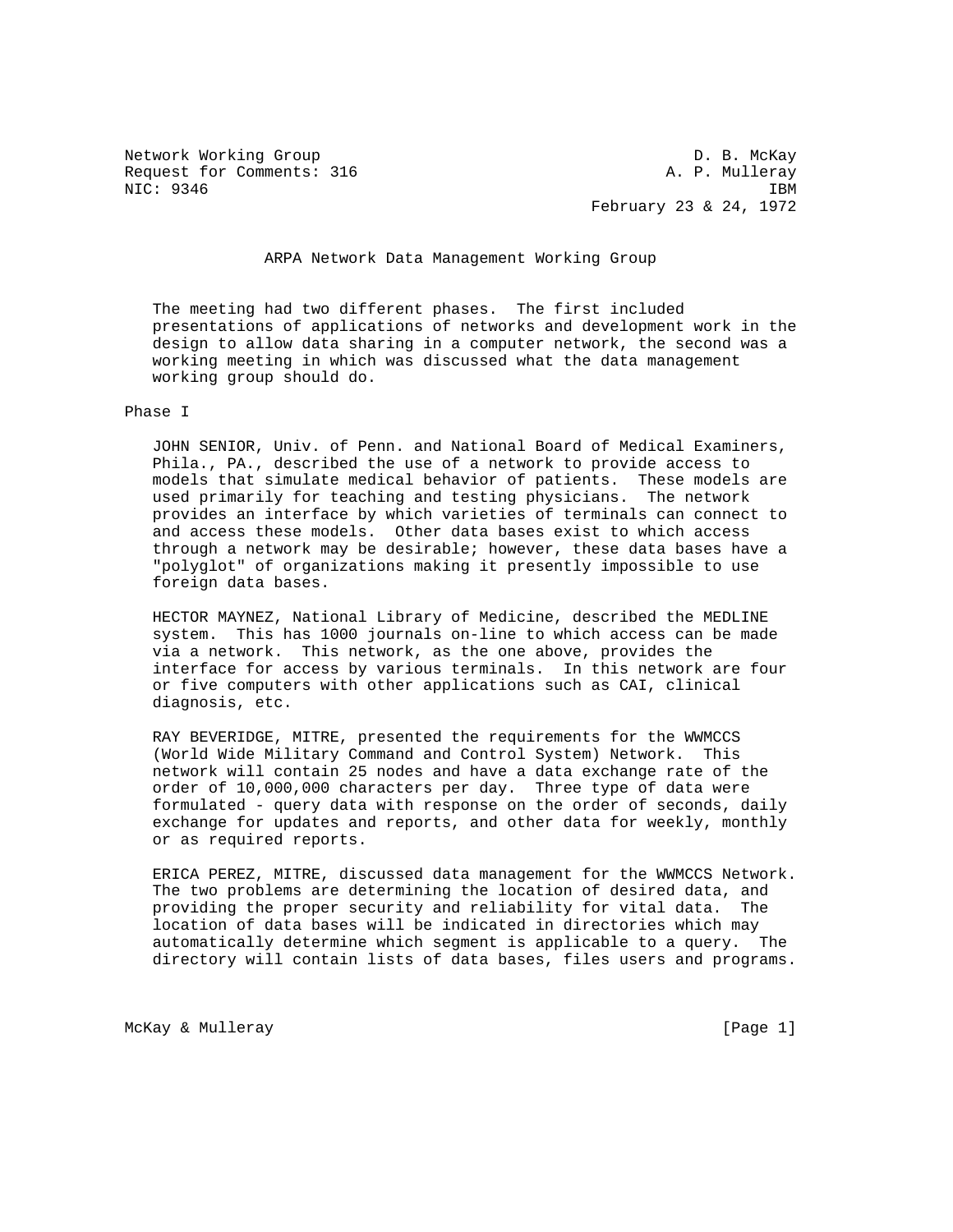The directory can be centralized (all at one location), distributed (split into pieces but where each piece resides at one location) partially replicated (split into pieces but in which certain parts may be replicated at different locations) and completely replicated (the complete directory at all locations).

 The data management system will have to deal with possibly different hardware systems and even different local data managements systems. One solution is to have a standard data management and data description language for transmission of requests and data in the network.

 The system will have to provide capabilities for file transfer, queries, remote batch, and for user communication via a mail box. The security of the data is maintained by checking user id, terminal authorization, process authorization and data authorization.

 BOB BROWN, General Motors Research Lab., described the network of computers at the General Motors Research Center. This network at present consists of an IBM 360/67, a 360/65, a 370/165, three 1800's and a Sigma 5. All of these are primarily for graphics use except the 67 and the 165. An example of how data passes through the network was given. The styling department develops a design on an 1800. Data on this design is sent to the 67 for stress and shape analysis and the results returned to the 1800. After a design is developed, it is sent to the 65-1800 combination for detailed analysis for production. Many of the computers are running GM's own operating systems, and the network control consists of macros added to these operating systems. Interfacing is done by providing specific conversion modules to the called when the specific conversion is required. The 67 will eventually be replaced by a hierarchical multiprocessor based on the CDC Star-100.

 PHIL MESSING, MITRE, is setting up an experiment to test the practicability of interfacing a network standard data management language with local data management systems. In this experiment, a user will make a request in the network language, this request will be transmitted to a node, and translated to the language of this local node. At present, three local systems have been selected to be used - MADAM at MIT, LISTAR and Lincoln Labs., and NASIS at NASA/Ames.

 It is not expected that the common data language will be able to handle all possible requests that may be made. The language should be able to handle the most common requests, otherwise, some means of interaction may be set up in order to allow the transmission of more information to the target system than the common language may allow, or finally, a user can utilize the local target language.

McKay & Mulleray (Page 2)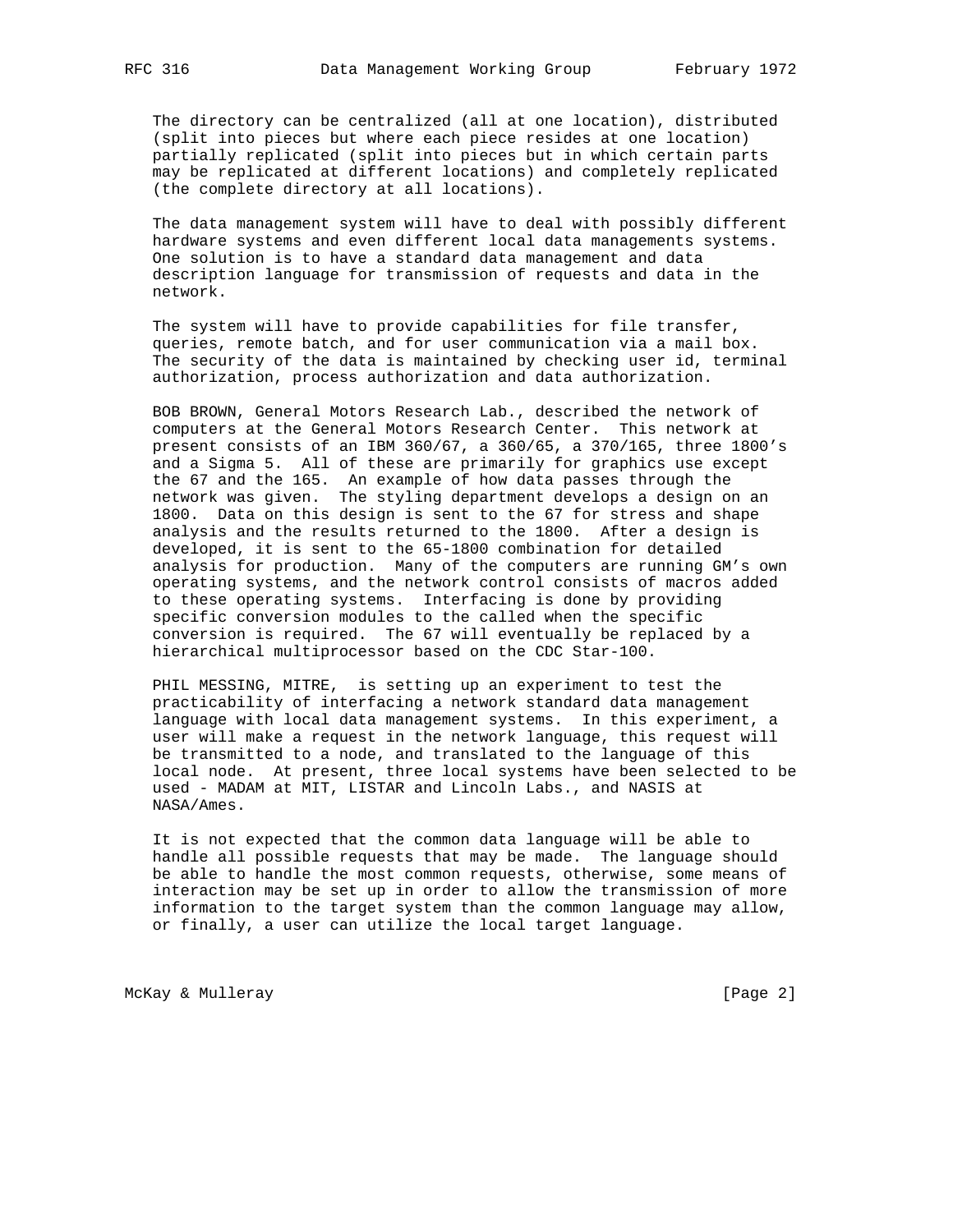At a later stage in the experiment, a user will input a query, the local host will determine where the query is to be sent, the transmission takes place, it is accepted by the target node, translated to the target node's local language and processed.

 ERNIE FORMAN, MITRE, is developing a special, simple data management system specifically for the purpose of measuring and testing organizational techniques for control, directories, and files. The question to be answered is whether each of these three functions should be centralized, or distributed, how, and where. The initial experimental arrangement is to have the control and directory centralized at the Rand node, and the files to be distributed at UCSB, Rand, and BBN. The files are each split vertically and distributed, this organization chosen to present the more difficult case.

 DICK WATSON, SRI, described some extensions of NIC (Network Information Center) that he would like to see, and that would involve network data management facilities. The first would be the ability to process text from one text processor by another. Second, it would eventually be desirable to distribute the NIC journals. A first stage of this would be to have several NLS (Network Library System) systems around the network, each with its own journal. The problems with this first stage would be in coordination of numbering and in organization of the directory. A second stage would be one in which the journal might reside, in part, on other than NLS systems.

 A third extension is to enable the NLS System to use the results of some other cataloging or citation and bibliographic referencing systems as input to the NLS catalogs. The fourth extension would be to enable other data management systems to generate data of more general type and be usable by the NLS.

## PHASE II

 The second phase of the meeting was a working meeting to try and organize the committee and try and set up an active working interest group.

 The following names presently form the committee. These are the people who have shown active interest, and are engaged in related activities:

McKay & Mulleray [Page 3]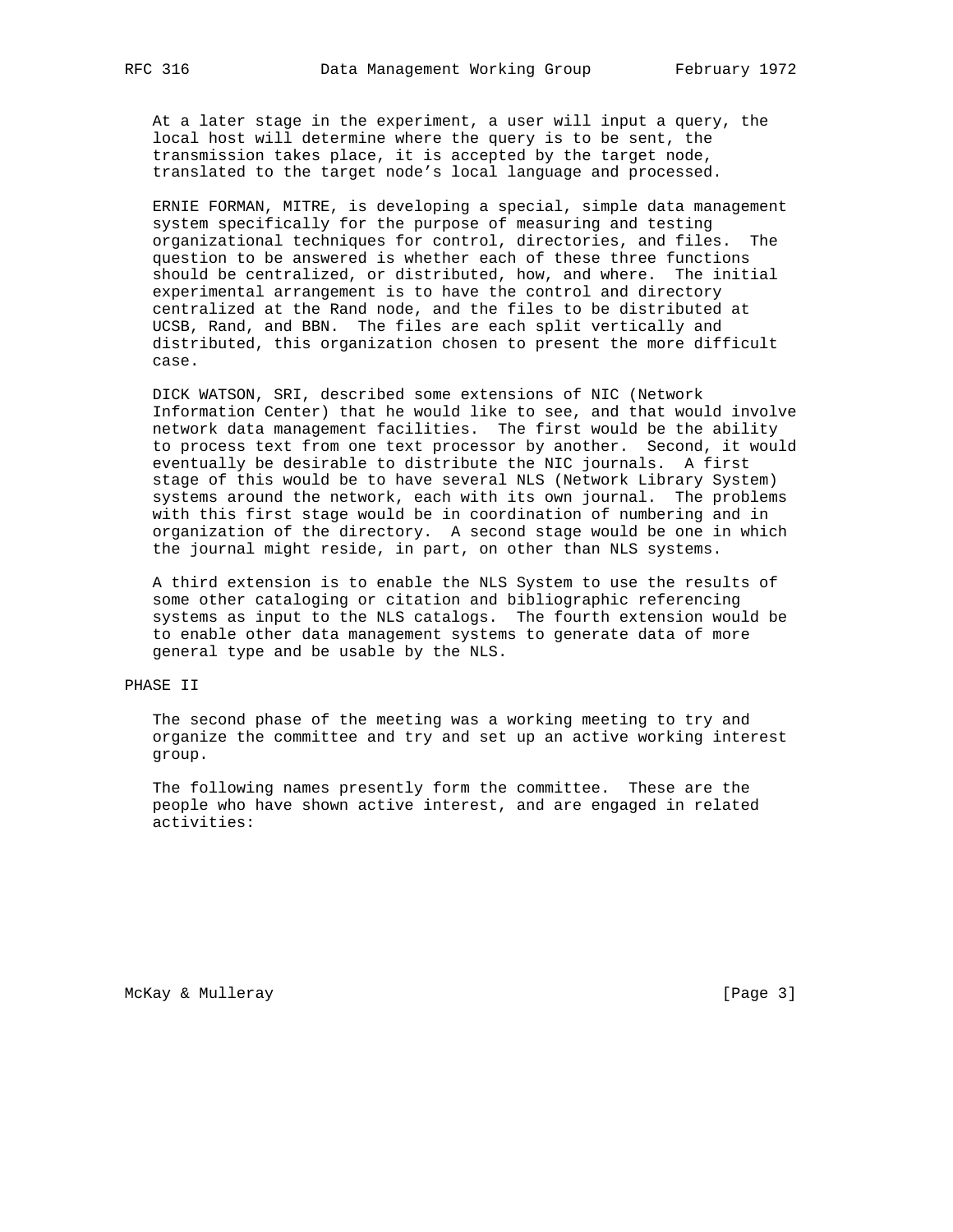| Douglas B. McKay | IBM Research (Chairman) |
|------------------|-------------------------|
| Abhay Bhushan    | MIT                     |
| Ernie Forman     | MITRE                   |
| Dorothy Hopkin   | University of Illinois  |
| Phil Messing     | MITRE                   |
| A.P. Mullery     | IBM Research            |
| Erika Perez      | MITRE                   |
| A. Shoshani      | <b>SDC</b>              |
| S. Taylor        | MITRE                   |
| Bob Thomas       | BBN                     |
| Frank Ulmer      | NBS                     |
| Dick Watson      | SRI                     |
| Dick Winter      | CCA                     |

 It would be very useful in follow-on meetings to have representative from the Form Machine group. Discussions on various uses of the Form Machine by a Network Data Management facility are bound to come up in later meetings.

 A member of the form machine group would be an asset to the Data Management Committee.

 Discussion on network data management covered many aspects of the problem with a general discussion on just what people want to be able to do with a network data facility.

 The following list, gleamed from the discussion, represents the possible stages of development:

- 1. Transmission Facility the Network Data Control Facility (DCF) is able to route requests for files to the proper node. The location and name must be specified.
- 2. Location Catalog- The DCF now has available to it a catalog which contains the locations of the data sets to be used in the network. Requests for files may be made by name only, the location being determined by the DCF.
- 3. Description Catalog Descriptions, as well as data sets can be transmitted in the network. It is assumed these descriptions exist as files at local nodes. A target node can make use of the description to properly convert the data set to its own format.
- 4. Data Conversion Modules Data descriptions are received by this module of the DCF. Based on the descriptions, conversion programs are called or generated which will transform a file to the form required by the target node.

McKay & Mulleray (Page 4)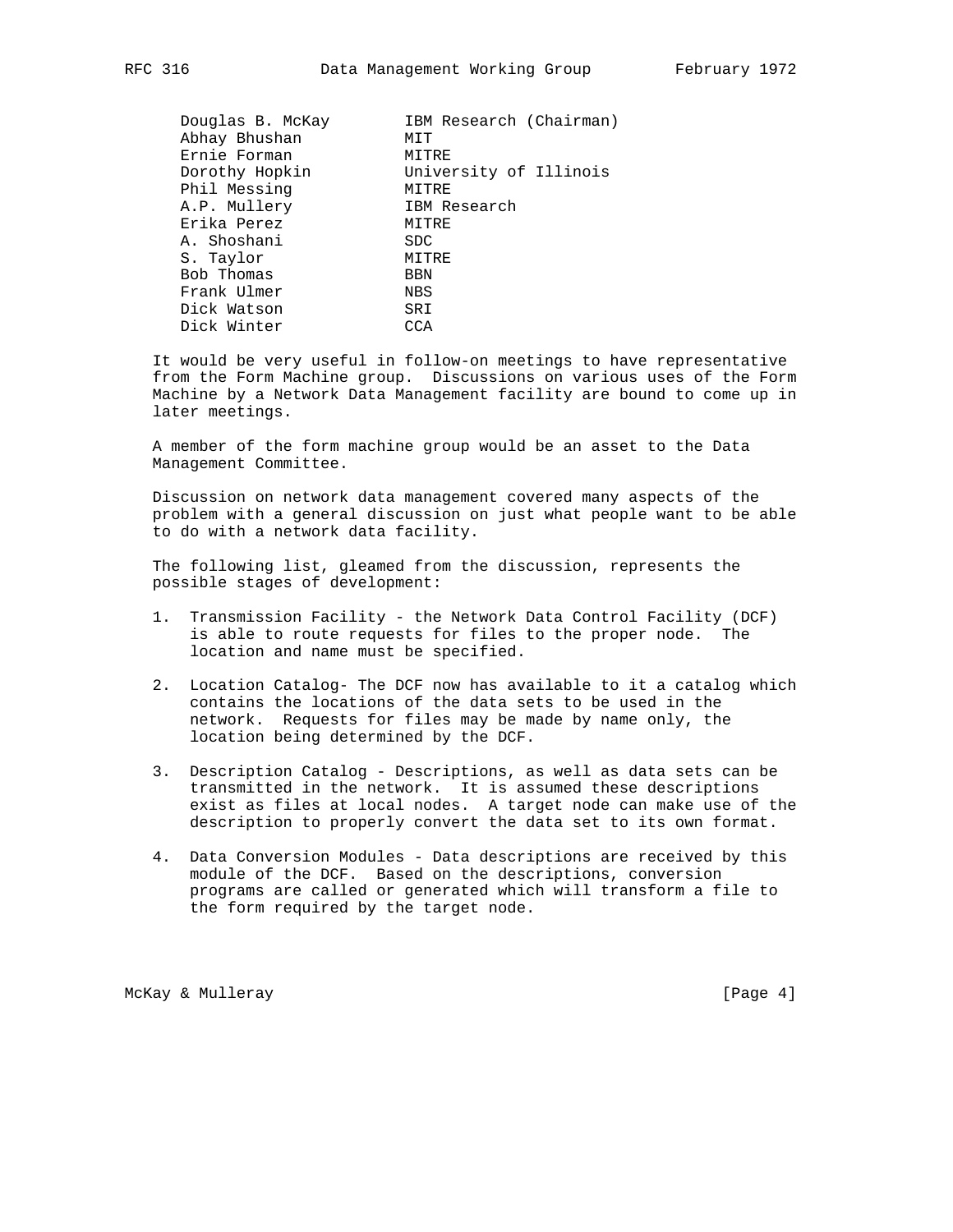- 5. File Access Command Interface this module is able to convert a request for a file from a network data language to the local language at which the file is located.
- 6. Data Access This module, an extension of the network data language and the interface modules, allows access to pieces of data as specified in the data language, and generates the proper local access commands.
- 7. Data Management Interface This is the final stage, at which general types of commands can be interfaced to local data managements systems, providing general interaction among different data amanagement systems at different nodes.

 It was generally agreed that the ability to access all data and different data bases is a goal which is worth achieving. There was discussion in what is the best way to achieve this goal, and the actual implementation techniques that could be used to achieve this. It was agreed that the data base interfacing problem should be studied in more detail and several people more willing to write reports on a representative problem when they have more results from their work.

 There was also a discussion concerning the data language and whether it is suitable or not. One fact should be made clear, the results of this committee should not fail or succeed on the outcome of the data language question. The initial proposal recommends the Datalanguage as de facto standard that will be adopted in the network because of its support and availability. The group should be able to recommend changes when changes are shown to be necessary.

 The Datalanguage discussion did point out the need for having data set descriptions cataloged and referable by name - D. Winter, said that he would look into this problem.

 The proposal (RFC 304) for a network data facility should be read again and discussed in more detail at our next meeting. The proposal says we can implement and achieve a stage 3 capability with what we know today. It would be a useful stepping stone to a stage 5 and stage 6 capability.

 Related to the stages of development described above the following studies are now in progress and will help us answer pertinent questions.

 A. Bhushan is studying a stage 1 type of network operation with extension in local catalogs to contain entries of network data sets of interest locally, to enable automatic calls to foreign data sets.

McKay & Mulleray [Page 5]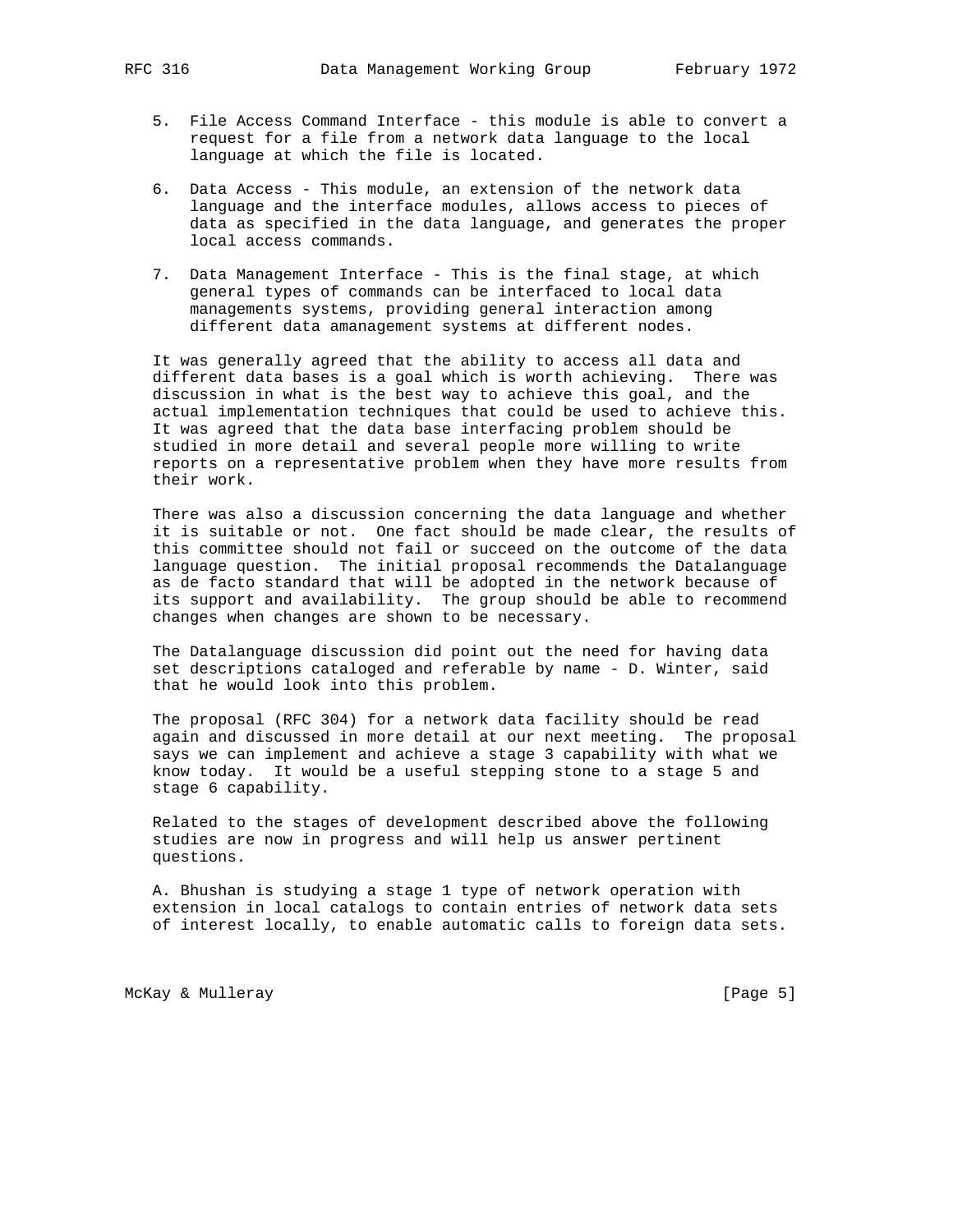E. Perez will be studying the network catalog structure in more detail and will publish an RFC on her work.

 Many questions were raised about the use of the data language as a network standard. There are two people that have volunteered writing up their investigations of this important study.

 Frank Ulmer will be looking at various data management systems to see if their data structures are describable in terms of the Datalanguage. In addition, the NIC represents one important network data base that could be distributed through the network. Dick Watson will try to describe the NLS Journal structure in terms of the Datalanguage.

 If there are any other people in the ARPA network or outside within hearing distance of this memo who may know about any real or potential applications of data sharing in a network, please submit an RFC in a letter to someone associated with the Data Management committee describing it.

Appendix -- Meeting Attendees

| William Benedict | USAFETAC Bldg. 159 Navy Yard Annex Wash. D.C. |
|------------------|-----------------------------------------------|
| Roy Beveridge    | MITRE                                         |
| Abhay Bhushan    | MIT, Project Mac, Cambridge, Mass.            |
| Bob Brown        | General Motors Research Lab.                  |
| Elizabeth Fong   | National Bureau of Standards, Wash. D.C.      |
| Ernie Forman     | MITRE                                         |
| Glen Grazier     | USAFETAC Bldg. 159 Navy Yard Annex Wash. D.C. |
| Dorothy Hopkin   | U. of Ill., Adv. Comp. Bldg., Urbana, Ill.    |
| Hector S. Maynez | National Library of Medicine                  |
| Doug B. McKay    | IBM Research Center                           |
| Phil Messing     | MITRE                                         |
| Al Mullery       | IBM Research Center                           |
| Erika Perez      | MITRE                                         |

McKay & Mulleray [Page 6]